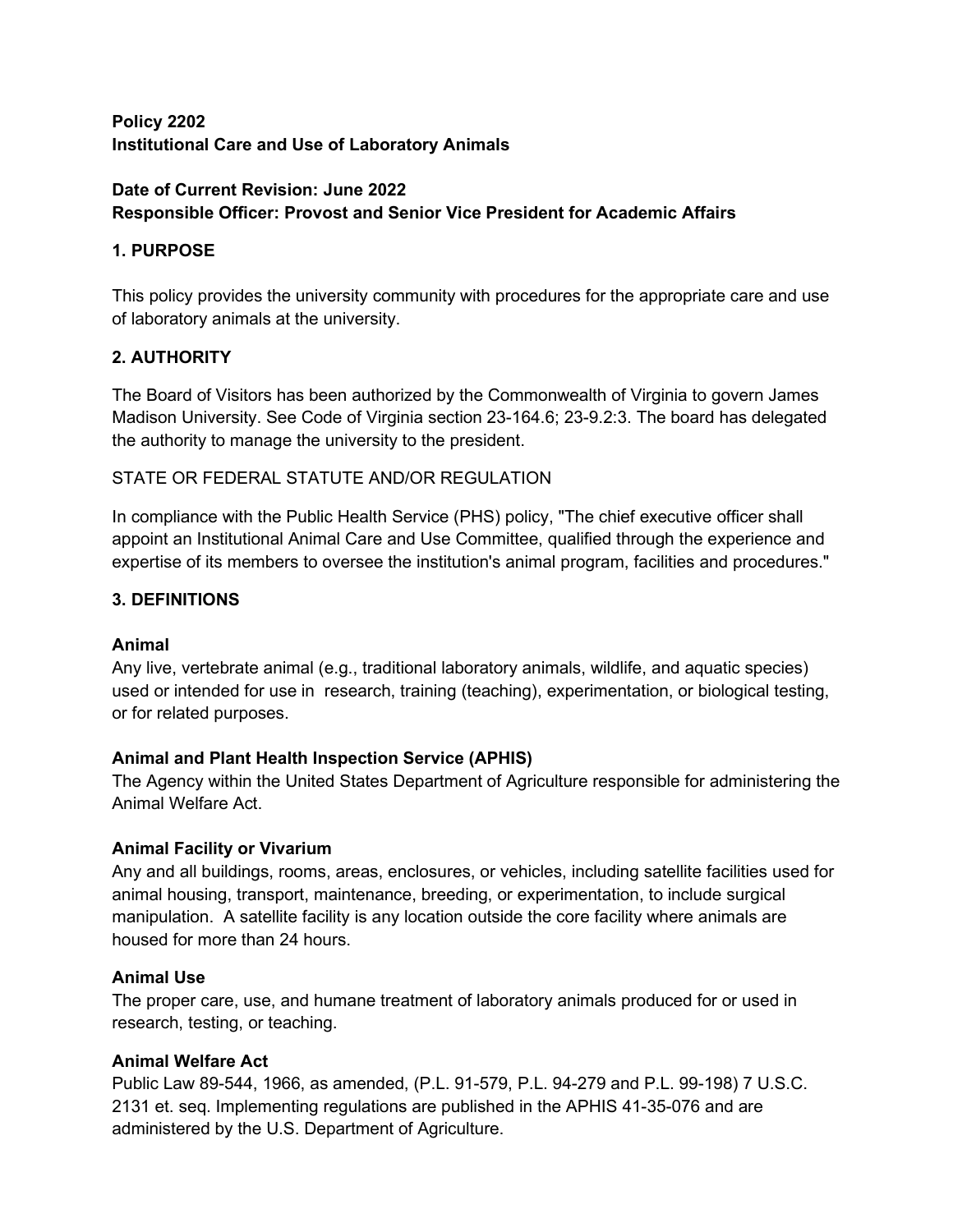### **Animal Welfare Assurance or Assurance**

Documentation from the Office of Laboratory Welfare that JMU complies with the Public Health Service policies.

## **Attending Veterinarian**

The veterinarian responsible for the health and well-being of all laboratory animals used at the institution. A Doctor of Veterinary Medicine, with training or experience in laboratory animal science and medicine, who has direct or delegated program authority and responsibility for activities involving animals at the institution.

## **Guide**

*Guide for the Care and Use of Laboratory Animals*: Eighth Edition, National Academies Press, 2011, Washington, D.C., or succeeding revised editions.

## **Humane Care**

Those actions taken to ensure that laboratory animals are treated according to the highest ethical and scientific standards.

## **Institutional Animal Care and Use Committee (IACUC)**

An institutional committee appointed by the University president or his designee with responsibility to oversee the animal care and use program. The IACUC is responsible for all aspects of the animal care and use program in accordance with the Public Health Service (PHS) Policy on Humane Care and Use of Laboratory Animals and the *Guide for the Care and Use of Laboratory Animals*.

#### **Institution**

Any public or private organization, business, or agency (including components of Federal, state, and local governments).

#### **Institutional Official**

The University president or designee who has the authority to commit resources to the animal care and use program and ensure the requirements of the PHS Policy are met.

# **Office of Laboratory Animal Welfare (OLAW)**

In accordance with the Health Research Extension Act of 1985 (P.L. 99-158) the division of the National Institutes of Health (NIH) responsible for providing guidance and interpretation of the Public Health Service (PHS) Policy on Humane Care and Use of Laboratory Animals, supporting educational programs, and monitoring compliance with the Policy by Assured institutions and PHS funding components to ensure the humane care and use of animals in PHS-supported research, testing, and training.

# **Principal Investigator**

The individual with primary responsibility for a project, including designing, writing and implementing research, teaching, or testing activities involving live, vertebrate animals. PI qualifications require faculty status.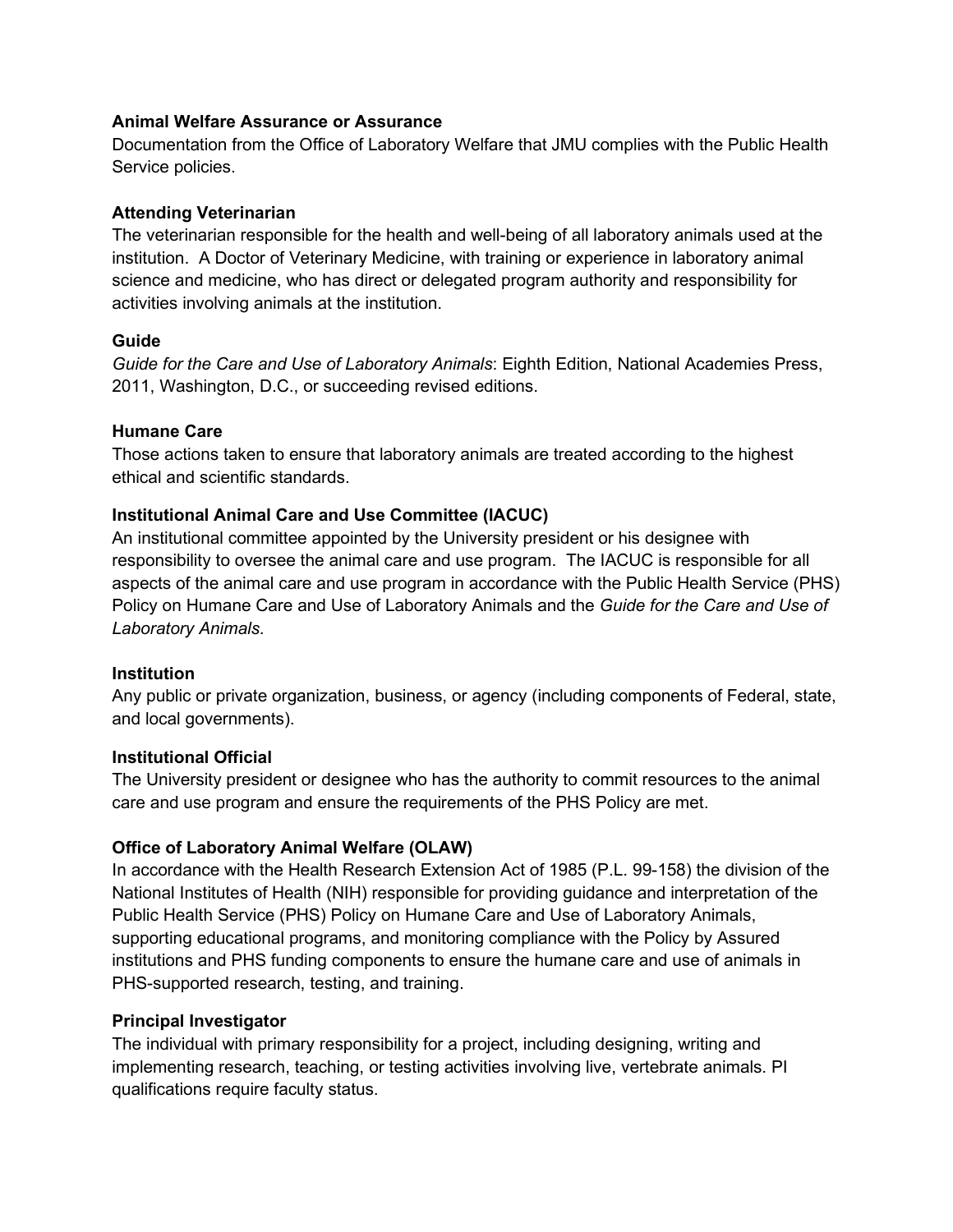## **Protocol**

A written description of the proposed procedures or activities involving live vertebrate animals.

## **Public Health Service (PHS) Policy on Humane Care and Use of Laboratory Animals**

Requires institutions to establish and maintain proper measures to ensure the appropriate care and use of all animals involved in research, training, and biological testing activities conducted or supported by the PHS.

### **Quorum**

A majority of the members of the Institutional Animal Care and Use Committee (IACUC).

## **Standard Operating Procedures (SOPs)**

A list of procedures that govern the operation of an animal care facility on campus to assure the health and welfare of all animals used in research, teaching or both.

## **4. APPLICABILITY**

According to the Assurance of Compliance with PHS Policy on the Humane Care and Use of Laboratory Animals, it is the responsibility of the university to provide direction and oversight for the care and use of live vertebrate animals in the conduct of scholarly research or other academic activities. The policy applies to all student and faculty research and teaching regardless of funding.

# **5. POLICY**

It is university policy that the care, housing, use and procurement of animals should conform to the National Research Council *Guide for the Care and Use of Laboratory Animals* or succeeding editions and other relevant federal policies and procedures.

#### **6. PROCEDURES**

6.1 Institutional Animal Care and Use Committee or IACUC

Membership or Composition – Described in the Public Health Service (PHS) Policy on Humane Care and Use of Laboratory Animals and the U.S. Department of Agriculture (USDA) Animal Welfare Act § 2143 b1 Research facility Committee; establishment, membership, functions, etc.

The IACUC will consist of at least 5 members and include:

- a. The Attending Veterinarian with training or experience in laboratory animal science and medicine, who has direct or delegated authority and responsibility for activities involving animals at the institution
- b. One member whose primary concerns are in a nonscientific area (e.g., ethicist, lawyer, member of the clergy)
- c. One practicing scientist experienced in research with animals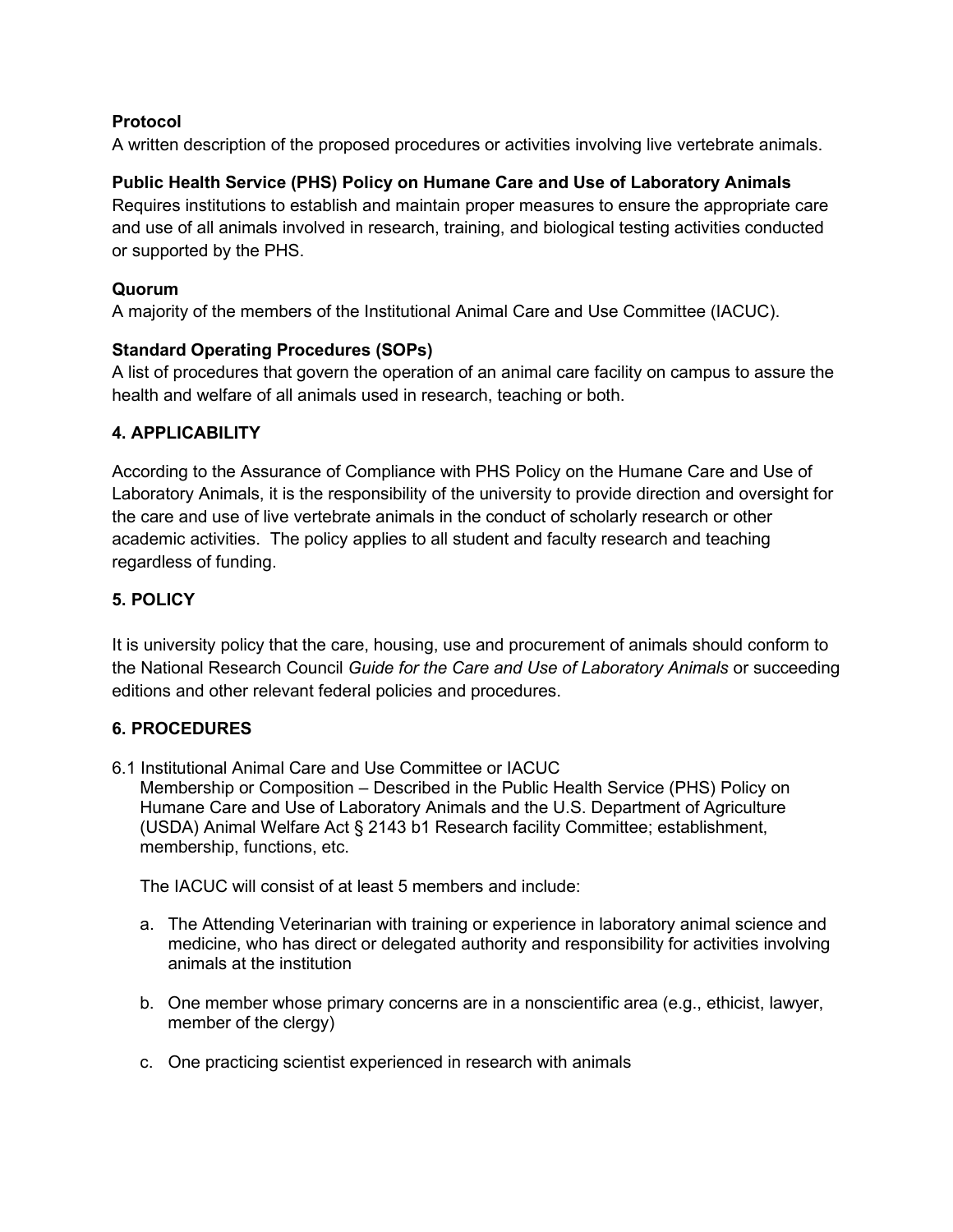- d. One member who is not affiliated with the university other than as a member of the **IACUC**
- e. IACUC Chairperson
- 6.2 Categories of Animal Use Subject to Review

The IACUC reviews all classroom (teaching) and research projects involving the use of living non-human vertebrate animals to ensure the humane care and use of animals including, but not limited to the following:

- a. Classroom exercises, demonstrations and lab projects
- b. Faculty or staff research projects
- c. Graduate student projects
- d. Undergraduate student honor projects
- e. University-approved research by investigators not affiliated with the university who propose to involve university students, staff or faculty members as part of a proposed research project

#### 6.3 Criteria Used for Review of Proposals

The JMU IACUC in its review of proposed animal use protocols will determine that the proposed activity meets the following requirements as spelled out in JMU's Institutional Assurance to the U.S. Public Health Service Office of Laboratory Animal Welfare:

- a. Procedures involving animals must be designed and performed with due consideration of their relevance to human or animal physical or mental health, the advancement of knowledge, or the good of society.
- b. Animals selected for a procedure must be of an appropriate species and quality, and the number of animals used must be the minimum required to obtain valid results. Alternate approaches such as mathematical models, computer simulation and *in vitro* biological systems should be considered whenever possible.
- c. Consistent with sound research design, procedures with animals must avoid or minimize discomfort, distress and pain to the animals.
- d. Procedures that may cause more than momentary or slight pain or distress to the animals must be performed with appropriate analgesia, anesthesia or sedation; animals to undergo surgery or other painful procedures must always be properly anesthetized. Any variation from this requirement must be justified for scientific reasons in writing and must be reviewed and approved by the IACUC.
- e. Animals that would otherwise experience severe or chronic pain or distress that cannot be relieved must be painlessly sacrificed at the end of the procedure or, if appropriate, during the procedure.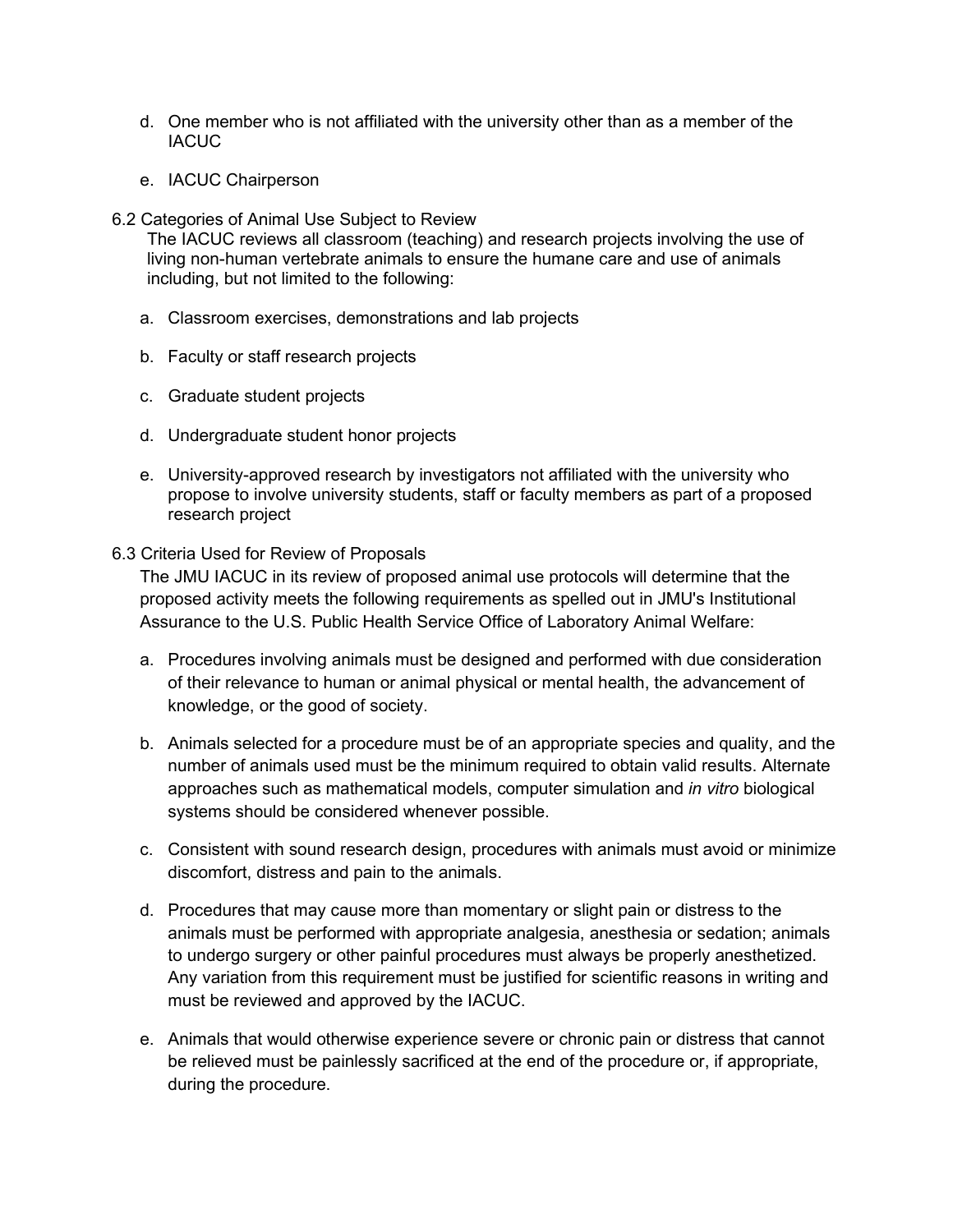- f. Multiple major surgical procedures on the same animal are discouraged and may be justified only when the procedures are related components of a research protocol. Such multiple surgical procedures require written justification and IACUC approval; approval will not be granted on the basis of cost savings alone.
- g. The living conditions of animals will be appropriate for their species and contribute to their health and comfort. The housing, feeding and non-medical care of animals will be directed by a scientist trained and experienced in the proper care, handling and use of the species being maintained or studied.
- h. Medical care for animals will be available and provided as necessary by a qualified veterinarian.
- i. Personnel conducting procedures on the species being maintained or studied will be appropriately qualified and trained in those procedures.
- j. All animals must be held in IACUC-inspected and -approved facilities. Surgical procedures must be performed only in facilities that have been approved by the IACUC for that purpose.
- k. Laboratory animals are not allowed outside the approved laboratory facility for more than 12 hours.
- l. Methods of euthanasia used will be consistent with the recommendations of the American Veterinary Medical Association Panel on Euthanasia. Any variation from this requirement must be justified for scientific reasons in writing and must be reviewed and approved by the IACUC.

# 6.3.1 Designated Member Review (DMR)

DMR may occur only after all IACUC members have been provided with a list of the protocols to be reviewed and have an opportunity to call for Full Committee Review (FCR). If FCR is not requested, at least one member of the IACUC qualified to conduct the review is designated by the Chair. DMR may result in approval, require modifications in (to secure approval), or request FCR. DMR may not result in disapproval.

6.3.2 Full Committee Review (FCR)

FCR may only be conducted at a convened meeting with a quorum (simple majority) of members present. A majority vote of the quorum present is needed to approve, require modifications in (to secure approval), or withhold approval of a protocol. When substantive modifications are required in a protocol to secure approval, the resubmitted protocol must be reviewed using either FCR or DMR.

#### 6.4 Procedures for Submitting Proposed Animal Use Protocols to the IACUC A researcher must submit a protocol to the IACUC prior to the initiation of the research or teaching project. The electronic submission procedure and training manuals can be found on the [ORI Website.](https://www.jmu.edu/researchintegrity/iacuc/iacucsubmit.shtml)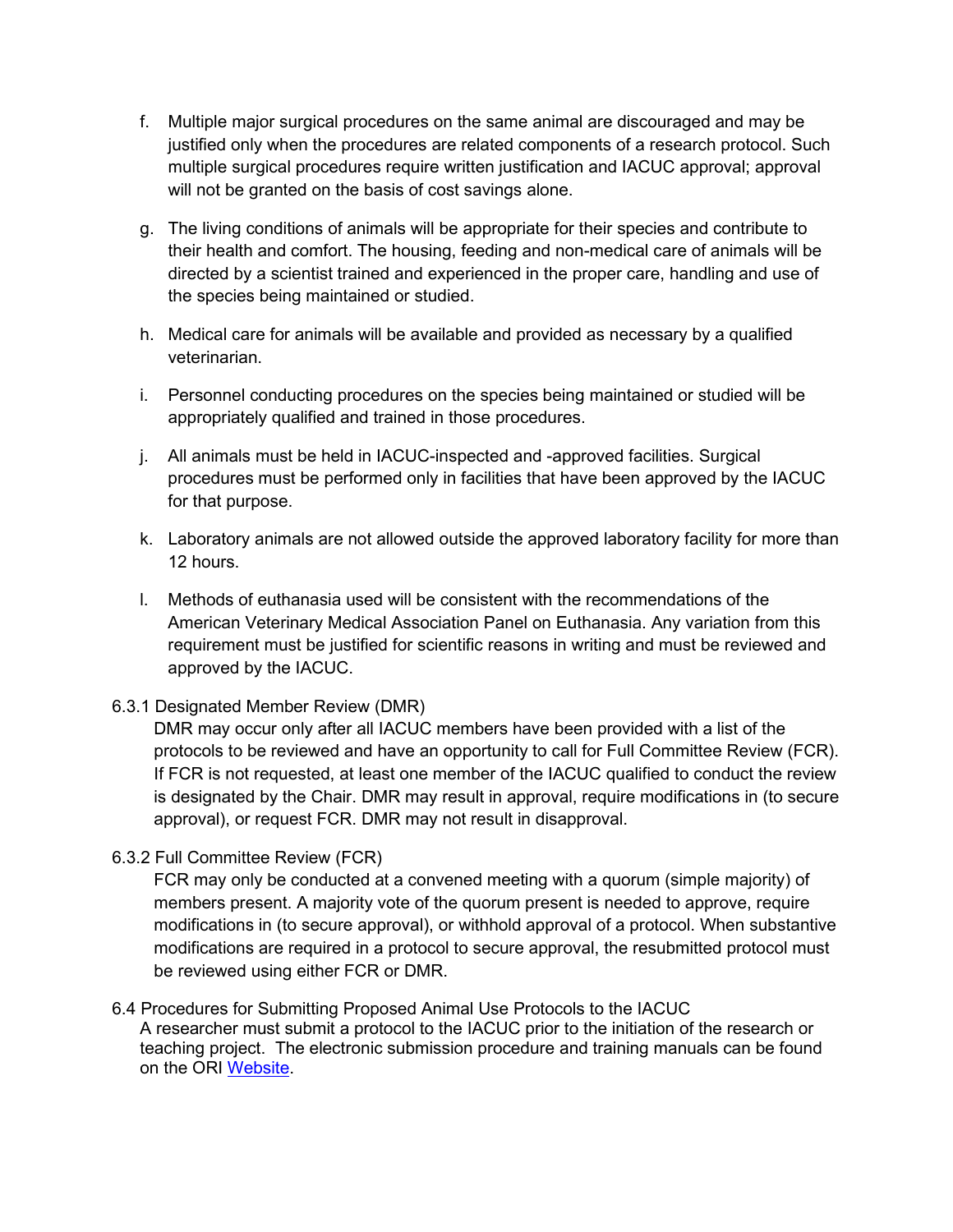Post-Approval IACUC Procedures:

- a. Protocol approval will be valid for a maximum of three years.
- b. The principal investigator will be contacted through the electronic Research Administration (eRA) online management system annually to verify the status of the project.
- c. If no significant change in the protocol has occurred, approval may be extended for a year.
- d. Amendments will be filed for minor and significant changes during the approval year.
	- 1. Examples of what is considered minor amendments can be found on the ORI website at the following: [https://www.jmu.edu/researchintegrity/iacuc/guidelines/Guidance\\_on\\_Amendmen](https://www.jmu.edu/researchintegrity/iacuc/guidelines/Guidance_on_Amendments.pdf) [ts.pdf.](https://www.jmu.edu/researchintegrity/iacuc/guidelines/Guidance_on_Amendments.pdf)
	- 2. Examples of what is considered significant amendments can be found on the ORI website at the following: [https://www.jmu.edu/researchintegrity/iacuc/guidelines/Guidance\\_on\\_Amendmen](https://www.jmu.edu/researchintegrity/iacuc/guidelines/Guidance_on_Amendments.pdf) [ts.pdf.](https://www.jmu.edu/researchintegrity/iacuc/guidelines/Guidance_on_Amendments.pdf)
- e. Minor amendments are processed through the IACUC office as administrative changes or through Designated Member Review (DMR).
- f. A significant change in the protocol may require a new application and approval.
- g. Approval will be canceled for discontinued projects.
- h. Significant departure from the original protocol requires prior approval from the IACUC.
- i. If the principal investigator fails to complete and return the Continuing Review form on time, the protocol will either be placed on a Holding Protocol by the IACUC, effective on the one-year anniversary of the Protocol's initial approval or most recent Continuing Review form approval, and no further activities can be undertaken with animals until the IACUC approves continued activity on the protocol. If a review cannot be conducted or continued activity cannot be approved before the end of the Administrative Hold period, the Protocol will be closed.
- 6.5 Statement of Concern/Complaint Concerns about animal abuse or infractions of animal care and user regulations:

Anyone with a concern or question about animal care and use at James Madison University, including protocol noncompliance or animal treatment, is expected to contact the IACUC Chair, Attending Veterinarian, Vivarium and Lab Safety Manager, or Director/Assistant Director of Research Integrity. The IACUC website has a link to ["Reporting Concerns"](https://www.jmu.edu/researchintegrity/iacuc/iacucconcerns.shtml) regarding animal use or improper handling/care of animals. The link provides faculty/staff/students with contact information to make a report or to discuss a perceived problem. The IACUC website also has a ["Report Concern Form"](https://www.jmu.edu/researchintegrity/iacuc/concern/index.shtml) where anyone at JMU can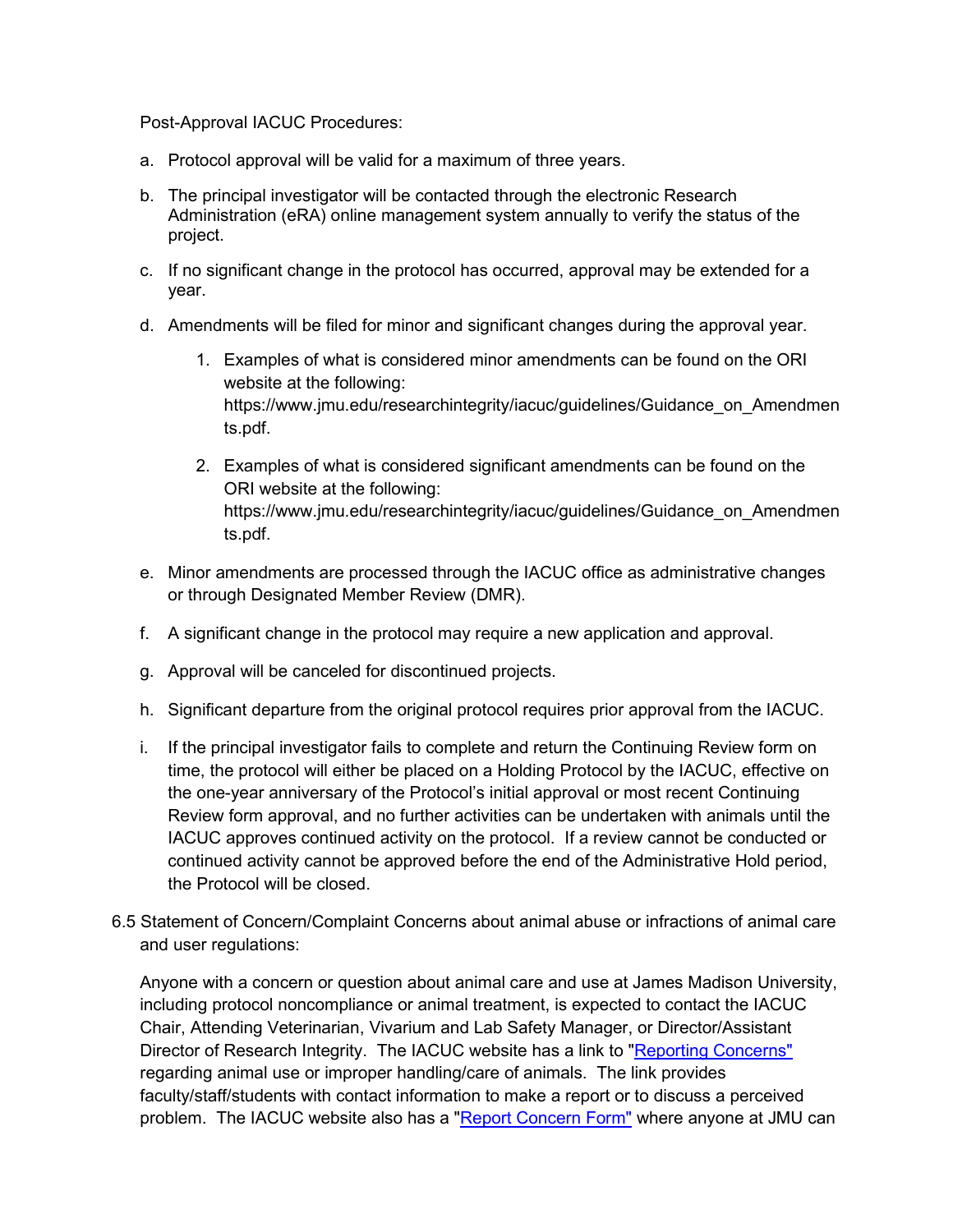anonymously report concerns. The JMU Whistleblower Policy, with contact phone numbers, is also posted in prominent locations in all animal facilities. The Attending Veterinarian, Animal Lab staff and individual IACUC members must also report any suspected incidence of noncompliance. Reports made through the ORI are delivered to the IACUC Chair for action. Strict confidentiality regarding the identity of the individual reporting the animal welfare concern will be maintained to the extent possible and allowable by law.

The IACUC chair will appoint a subcommittee to investigate the concern. The findings of this investigation will be presented at a fully convened IACUC meeting. The Committee will then decide on a remediation strategy for the concern. A report of the concern will be forwarded to the IO. No committee member, facility employee, laboratory personnel or student shall be discriminated against or be subject to any reprisal for reporting violations of any regulation or standard in accordance with [University Policy 2205, Research and](https://www.jmu.edu/JMUpolicy/policies/2205.shtml)  [Scholarship Misconduct.](https://www.jmu.edu/JMUpolicy/policies/2205.shtml)

6.6. All animal care facilities (vivaria) will follow the SOPs that apply to their particular species. These SOPs are posted on the IACUC website at: [http://www.jmu.edu/researchintegrity/iacuc/index.shtml.](https://www.jmu.edu/researchintegrity/iacuc/index.shtml)

# **7. RESPONSIBILITIES**

- 7.1 The IACUC is responsible for oversight of the animal care and use program and its components as described in the Public Health Service (PHS) Policy on Humane Care and Use of Laboratory Animals (Policy), Animal Welfare Act (AWA), and the *Guide for the Care and Use of Laboratory Animals* (Guide). It reviews research protocols proposing the use of vertebrate animals to ensure that the described care and use of animals are in compliance with federal rules and regulations and university policy. The IACUC is responsible for the following:
	- a. Reviewing the institution's program for the humane care and use of animals at least once every six months using the Guide as a basis for evaluation.
	- b. Inspecting all of the institution's animal facilities at least once every six months (including satellite facilities) using the Guide as a basis for evaluation.
	- c. Preparing reports of IACUC evaluations as set forth in the PHS policy and/or AWA and submitting the reports to the Institutional Official.
	- d. Reviewing concerns involving the care and use of animals at the institution.
	- e. Making written recommendations to the Institutional Official regarding any aspect of the institution's animal program, facilities, or personnel training.
	- f. Reviewing and approving, required modifications (to secure approval or withhold approval) of those activities related to the care and use of animals as set forth in the PHS policy and/or AWA.
	- g. Notifying investigators, in writing, of its decision to approve or withhold approval of those activities related to the care and use of animals or of modifications required to secure IACUC approval as set forth in the PHS policy and/or AWA.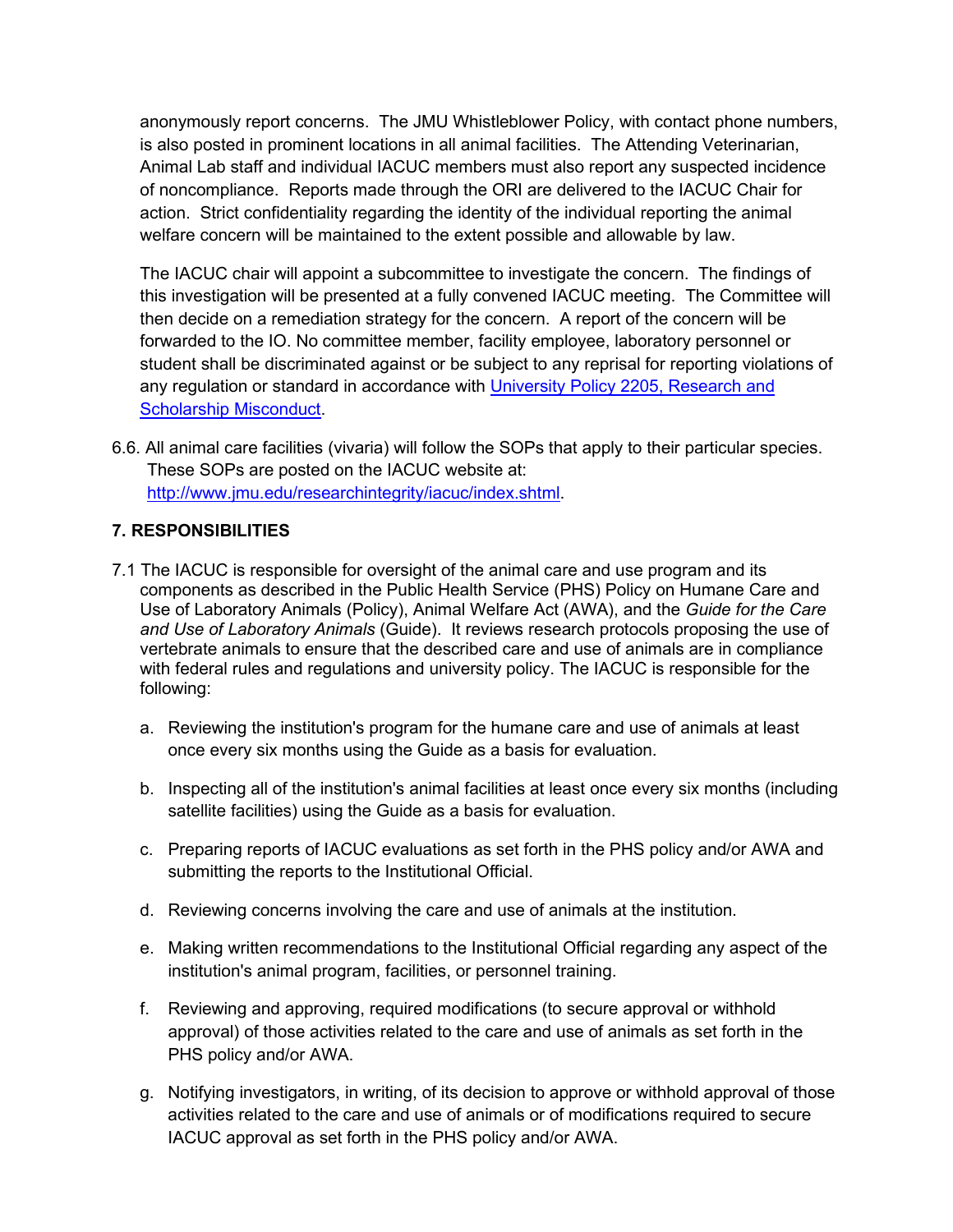- h. Authorizing the suspension of an activity involving animals as set forth in the PHS policy and/or AWA.
- i. Ensuring lawful procurement of vertebrate animals.
- j. Reviewing and approving all new, continuing, or revised protocols involving use of animals in university-supported and/or externally funded research or instructional activities.
- k. Reviewing any significant amendments to a protocol.
- l. Overseeing adherence to the SOPs.
- m. Conducting post-approval monitoring of ongoing research activities to ensure compliance with approved protocols.
- 7.2 The principal investigator is responsible for the following:
	- a. Submitting a properly executed protocol for each project to the Office of Research Integrity, the administrative arm for IACUC. The protocol will be distributed for review and approval to the IACUC. No work may commence until IACUC approval has been obtained.
	- b. Ensuring that all animals are obtained lawfully.
	- c. Ensuring that arrangements are made for obtaining any special permits necessary for the acquisition of certain exotic, wild and restricted species.
	- d. Ensuring that personnel are adequately trained in the care, handling, and restraining of all animals used in relevant procedures.
	- e. Establishing proper procedures in their laboratory or study area for all aspects of animal care and use such as anesthesia, postoperative care, preoperative care, sampling techniques and euthanasia, as well as disposing of animal carcasses and waste. The principal investigator or instructor is not responsible for the physical removal of animal carcasses and waste. However, the principal investigator is responsible for implementing procedures for preparation of wastes according to the *Guide* for collection and disposal. Waste disposal will be collected and disposed of in a safe and sanitary manner under the auspices of the Environmental Health Coordinator.
	- f. Ensuring that instructions to laboratory personnel are implemented and documented, including the occupational health and safety program.
	- g. Ensuring that aseptic surgery is performed in a facility designed in accordance with the recommendations in the *Guide for the Care and Use of Laboratory Animals* 2011 or succeeding editions.
	- h. Ensuring that procedures are in compliance with all campus policies, including regulations concerning the use of agents such as radionuclides, biohazardous agents, etc., as well as those involving the use of vertebrate animals. Experimentation with such